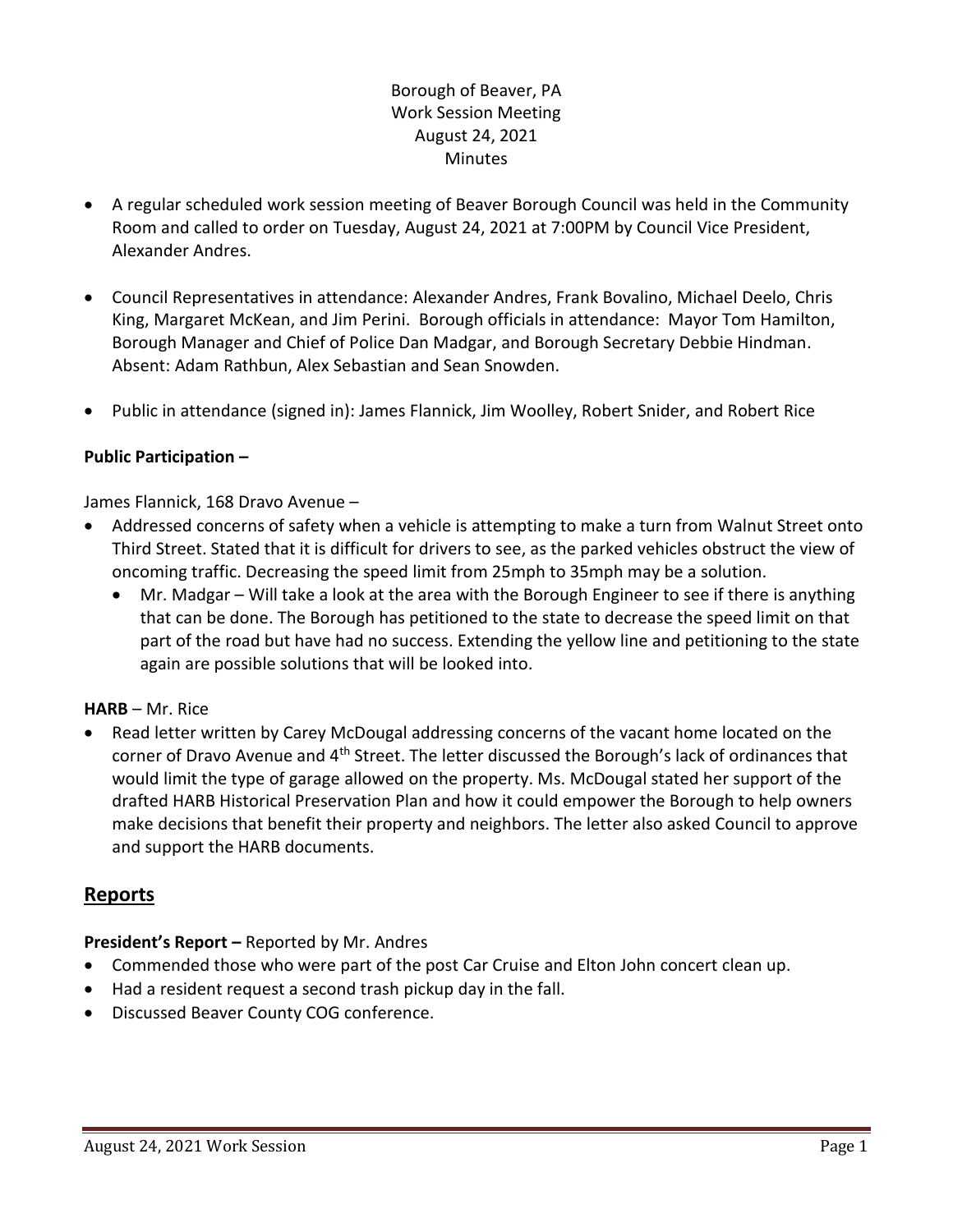# **Manager/Secretary Report –** Reported by Mr. Madgar

- Bids were open for 2021 Road Paving Project on August 19, 2021
	- o Protech Asphalt, New Castle was lowest bid. Total bid was \$495,595.40 and the Borough's responsibility will be approximately \$125,000.
	- o A motion will be made at the September Council Meeting to accept bid.
- Elton John concert and Car Cruise a success
	- o Donations from these events will be made to Friends of Beaver Parks.
- Wilson Restoration is still waiting on materials to begin construction on Clark Park.
	- o Met with Nancy Lonnett-Roman from the Shade Tree Commission, Mayor Hamilton, and representatives from Cardello Electric at Clark Park to discuss new lighting options. A project estimate was received from Cardello Electric totaling \$11,600.
		- **Donations made to Friends of Beaver Parks may be able to cover this cost of lighting.**
		- **Will continue to keep Council updated.**
- Borough office has been working with TurnKey to ensure all businesses are paying outstanding taxes. They will also start to review all landlords to make sure they are also current. Will updated council once a total is given from TurnKey.
- Borough and Municipal Authority Engineer Dan Martone will be making a short presentation at the September 14th Council meeting regarding storm water education and the impacts to the community. This is a requirement for the Borough MS4 Permit.
- Met with members of the Planning Commission, Solicitor Fedeles, Mayor Hamilton, Ms. Hindman, and a representative for the property owner of the beer distributer on 5<sup>th</sup> Street. This property may be requesting a zoning change from R-1 to R-2. The property owner is considering putting condos at this location and/or selling the property. These discussions are preliminary but will continue to keep Council informed.
- Continuing to monitor COVID-19 cases.
	- o Spoke to Council President, if the numbers continue to rise, the Borough Office will operate the same as in the past but will continue to be available to the public.
	- $\circ$  Possibly conduct Council Meetings and Work Sessions online via Zoom again.
- 2015 Police vehicle sold for \$7,500 on Municibid
	- $\circ$  A 2018 Police Vehicle is currently listed with 3 days remaining. The bid is currently at \$14,100.

## **Mayor Hamilton** –

Complimented the Elton John concert and the clean up the following day.

**Police Chief Madgar** – No report

**Fire Department – No report** 

**Emergency Management Coordinator - No report** 

**Engineer –** No report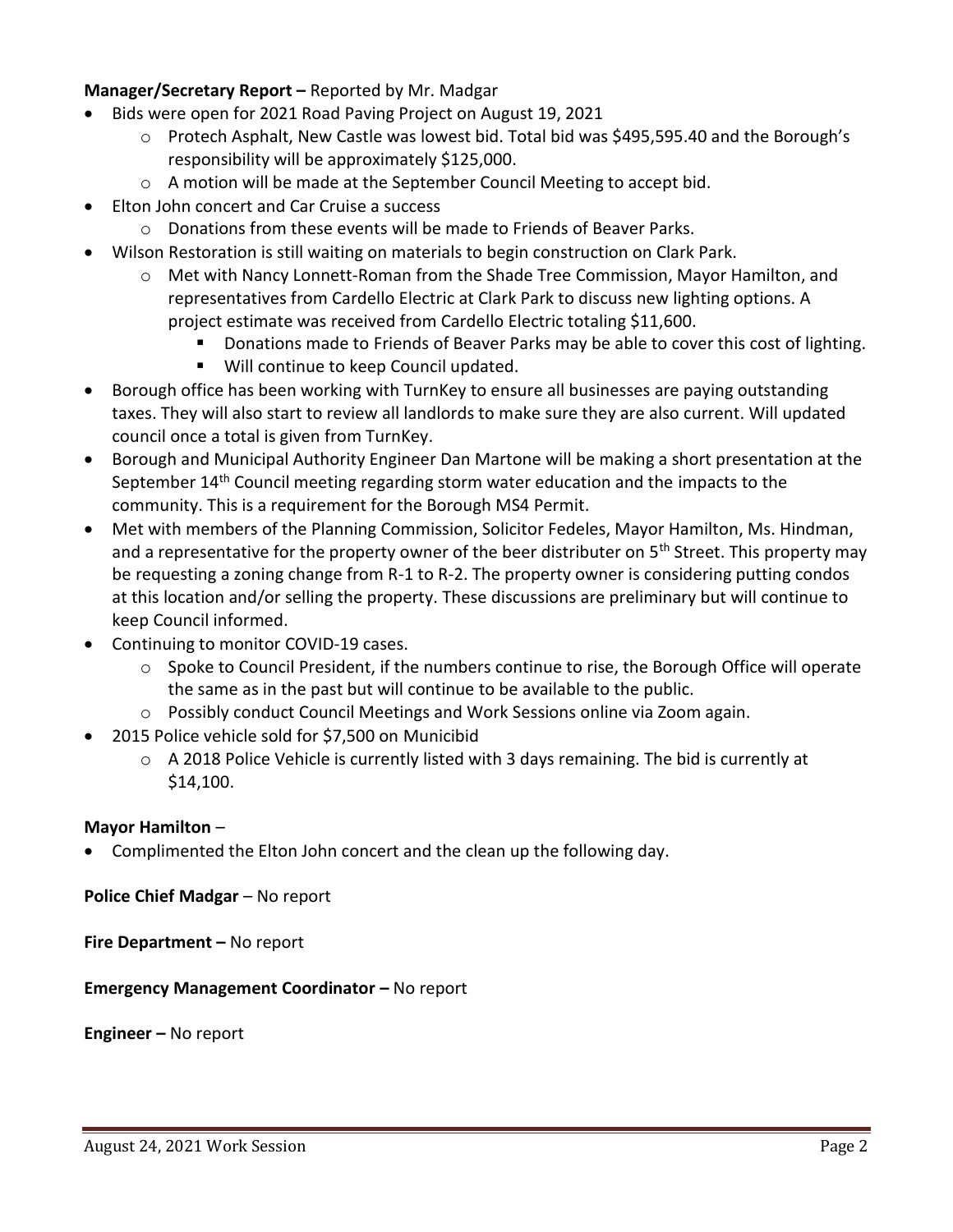# **Council Committee Reports**

## **Shaw Park/Pool –** Reported by Mr. Bovalino

- Last meeting was held on August  $16<sup>th</sup>$ . Welcomed a new member, Dan Reed. Mr. Reed has an expertise in fundraising and has already begun helping the committee with ideas and procedures for successful fundraising.
- Reached out to Cathy Frankle regarding funding/grant applications and information needed for the applications.
	- An updated feasibility study will be needed, as the last one was done in 2010 and needs to be done within 5 years prior to the grant application. Reached out to AJ Schwartz for an estimated cost of an updated feasibility study. With Council's approval, the Shaw Park and Pool committee would like to complete a new feasibility study.
- The committee will have a table at Garrison Day to promote a new pool and ask for support from residents. Will distribute wrist-bands that have information about the pool including the website address.
- Mr. Andres Discussed at the recent Beaver County COG meeting that Beaver Borough was looking for funding for the pool.

## **Public Safety/Code Enforcement** – No report

## **Finance –** No report

## **Highway –**

 Discussed the need of replaced sidewalks in town. Unable to determine when and what sidewalks will need done with Columbia Gas's frequently changing schedule.

# **General Government** – Reported by Mr. Deelo

- Believes that historic preservation is a key component of the Borough.
	- Hopes that Council can agree that the plan prepared by the State Historic Preservation Office does a great job identifying recommendations to maintain and improve the historic nature of buildings in the Borough.
		- $\circ$  Recommendations include education on historic preservation guidelines and enforcing these guidelines.
		- o Recommends that Council proceeds with a resolution to accept the plan initially with voluntary compliance through education.
		- $\circ$  Council would then consider recommendations on how the plan should be enforced and how it will be done.
		- o Will introduce a resolution at the September Council Meeting.
- Mr. Rice HARB currently has a member vacancy. HARB will make a recommendation on who they would like to fill the vacancy and Council will vote to approve the recommendation.
- Mr. Perini Confirmed that there is nothing in writing that states there must be two members of Council on the Municipal Authority Board.